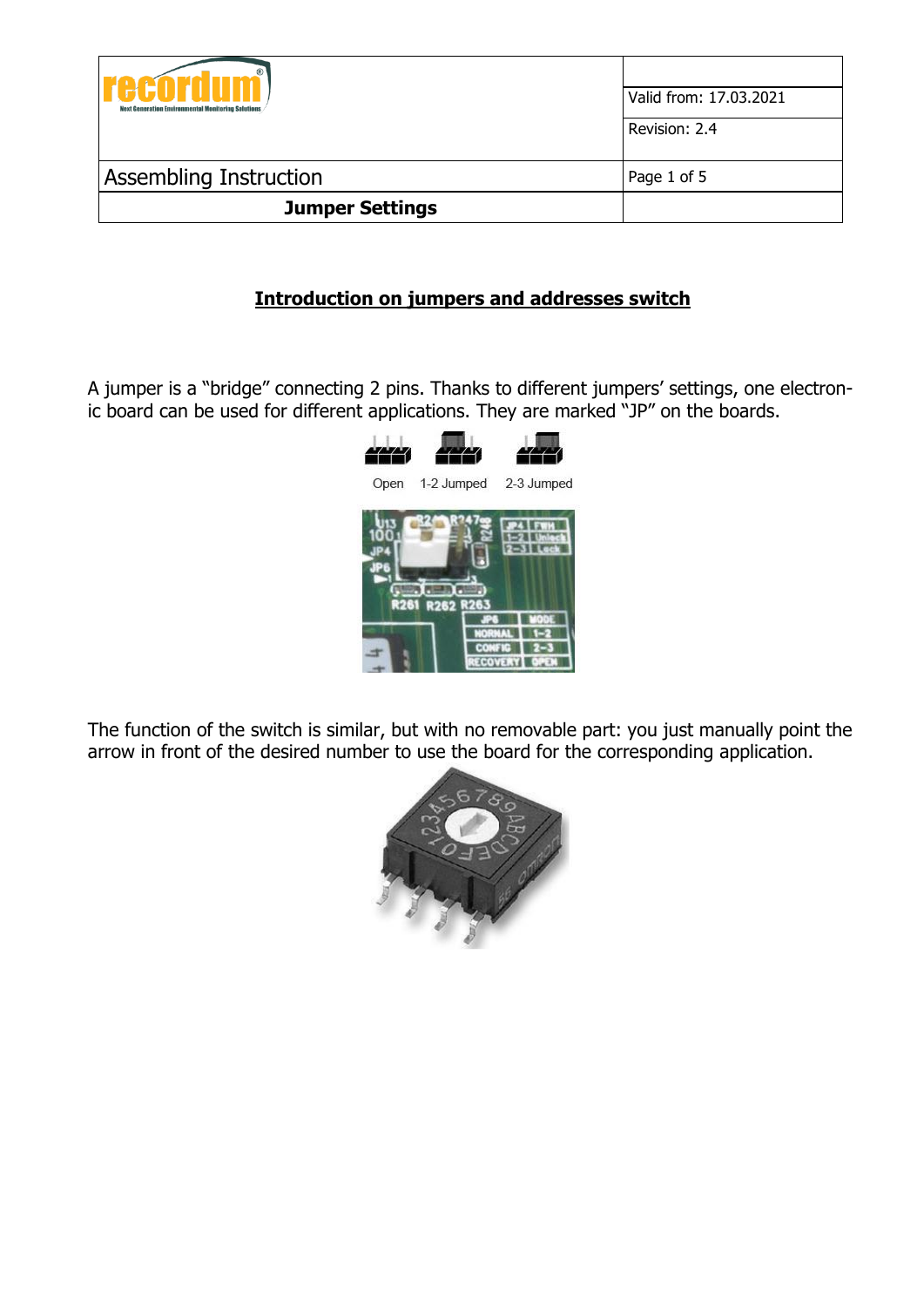

# **Addresses switch**

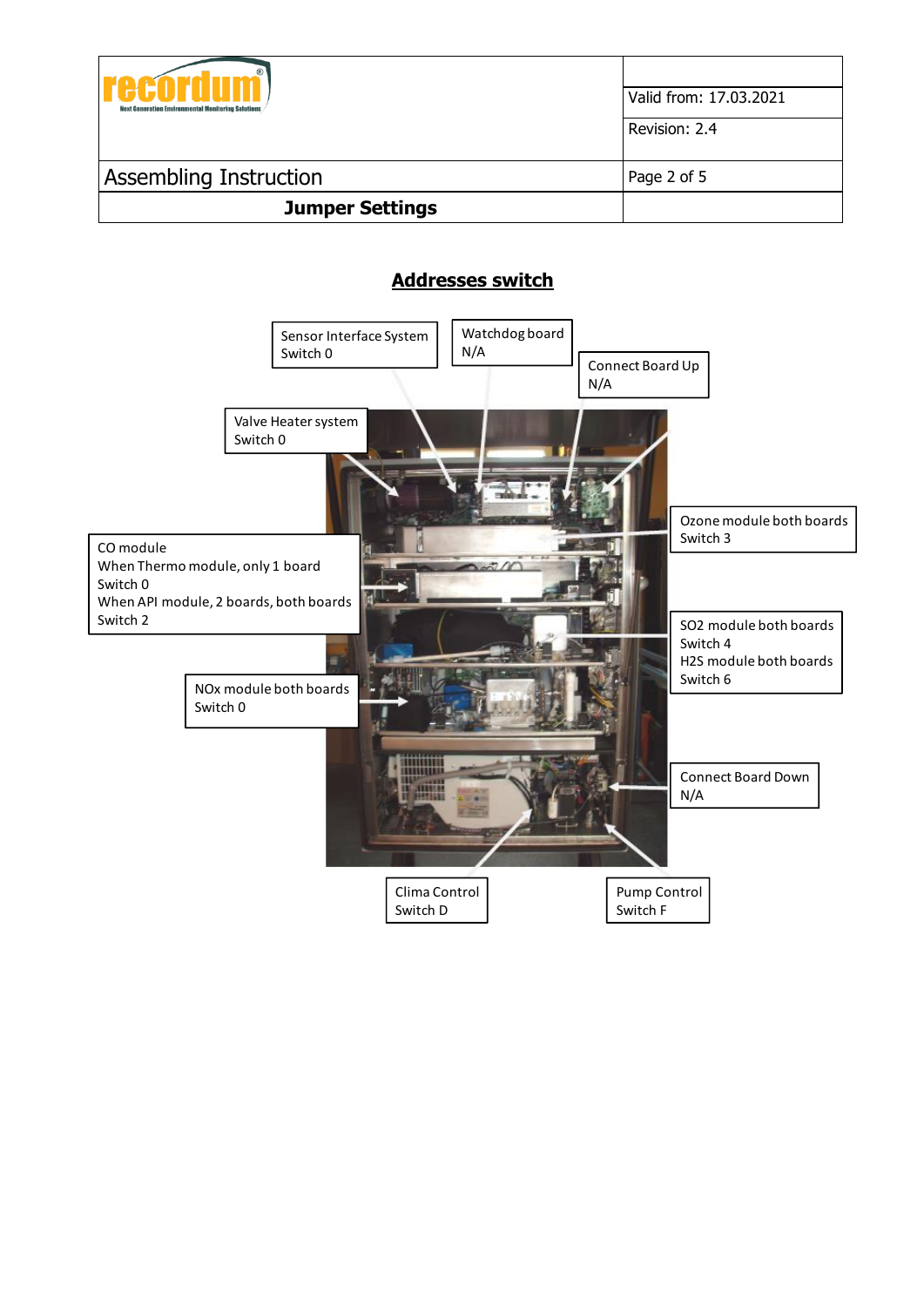

Valid from: 17.03.2021

Revision: 2.4

## Assembling Instruction Page 3 of 5

### **Jumper Settings**

## **Jumper settings**

| Sensor Interface Board*: |         |    |     |         |         |     |         |  |  |  |  |
|--------------------------|---------|----|-----|---------|---------|-----|---------|--|--|--|--|
| Sensor                   | Adresse | 51 | JPI | JP2     | JP3     | JP4 | JP5     |  |  |  |  |
| NOx Sensor               |         |    | Off | $2 - 3$ | $1 - 2$ | On  | $1 - 2$ |  |  |  |  |
| CO Sensor                | 2       | 2  | Off | $2 - 3$ | $2 - 3$ | On  | $1 - 2$ |  |  |  |  |
| O3 Sensor                | 3       | 3  | Off | $2 - 3$ | $2 - 3$ | Off | $1 - 2$ |  |  |  |  |
| SO2 Sensor               | 4       | 4  | Off | $2 - 3$ | $1 - 2$ | On  | $1 - 2$ |  |  |  |  |
| Staub Sensor             | 5       | 5  | Off | $2 - 3$ | $2 - 3$ | On  | $1 - 2$ |  |  |  |  |
| H2S Sensor               | 6       | 6  | Off | $2 - 3$ | $1 - 2$ | On  | $1 - 2$ |  |  |  |  |
| System Sensor            |         | 0  | Off | $2 - 3$ | $2 - 3$ | Off | $1 - 2$ |  |  |  |  |

## Valve Heater Board\*:

| <b>Valve Heater</b>      | 51 |    | Adr REL REL REL JP1 |                |   |     | JP2 | JP3     | JP4 | JP5 | JP6 | JP7 |
|--------------------------|----|----|---------------------|----------------|---|-----|-----|---------|-----|-----|-----|-----|
| System Voc Part   0      |    | 16 | n                   |                | n | Off | Off | $1 - 2$ | Off | Off | Off | Off |
| NOx Sensor               |    |    |                     |                | n | Off | Off | Off     | Off |     |     | Off |
| CO Sensor                | 2  | 18 |                     |                |   | Off | Off | $1 - 2$ | Off | On  | Off | Off |
| O3 Sensor                | 3  | 19 |                     | $\sqrt{n}$     | n | Off | Off | $1 - 2$ | Off | On  | Off | Off |
| SO2 Sensor               | 4  | 20 |                     | $\overline{n}$ | n | Off | Off | $1 - 2$ | Off | On  | Off | Off |
| V <sub>1</sub><br>System | 0  | 16 |                     |                | n | Off | Off | $2 - 3$ | Off | On  | On  | Off |

#### Clima Control Board / Pump Control Board

| Sensor                 | S1 |             | Adr   REL1  REL2  REL3  JP1   JP2   JP3   JP4 |                          |           |                 |     | $JPS$ $JPG$ |   | JP7 |
|------------------------|----|-------------|-----------------------------------------------|--------------------------|-----------|-----------------|-----|-------------|---|-----|
| ClimaControl Rev.D   E |    |             |                                               |                          |           | Off   Off   Off |     |             |   | Fix |
| Pump Control           |    | - 21<br>-91 |                                               | $\overline{\phantom{0}}$ | Off   Off |                 | Off |             | - | IJn |

| Sensor                                 |  |  |  | $\sqrt{51}$ REL1 REL2 REL3 REL4 JP1 $\sqrt{J}$ JP2 $\sqrt{J}$ |                              |
|----------------------------------------|--|--|--|---------------------------------------------------------------|------------------------------|
| $ {\it ClimaControl}$ Rev. $E   D   y$ |  |  |  |                                                               | Off   Off   Off   neue Klima |
| $ $ ClimaControl Rev.E $ $ E           |  |  |  |                                                               | Off   Off   Off   Alte Klima |

#### UVPS Board:

| <b>Board</b>  | JPI |         | $JP2$   $JP3$   $JP4$ |         | 1 R 1 | <b>R49</b>                  |
|---------------|-----|---------|-----------------------|---------|-------|-----------------------------|
| UVPS Thermo   | 2   | $2 - 3$ | On                    | $1 - 2$ | 4k7   | 270 <omega< td=""></omega<> |
| UVPS Board v1 |     | $2 - 3$ | On                    | $1 - 2$ | 1k    |                             |
| UVPS 03 Gen.  | 3   | $2 - 3$ | On                    | $1 - 2$ | 4k7   | 270Ω                        |
| UVPS API SO2  |     | $2 - 3$ | On                    | $1 - 2$ | 1k    | 10k                         |
| Kalibrator    | 3   | $2 - 3$ | Οn                    | $1 - 2$ | 4k7   |                             |

#### CO Control Board:

| CO Control | ۱F⊤ |
|------------|-----|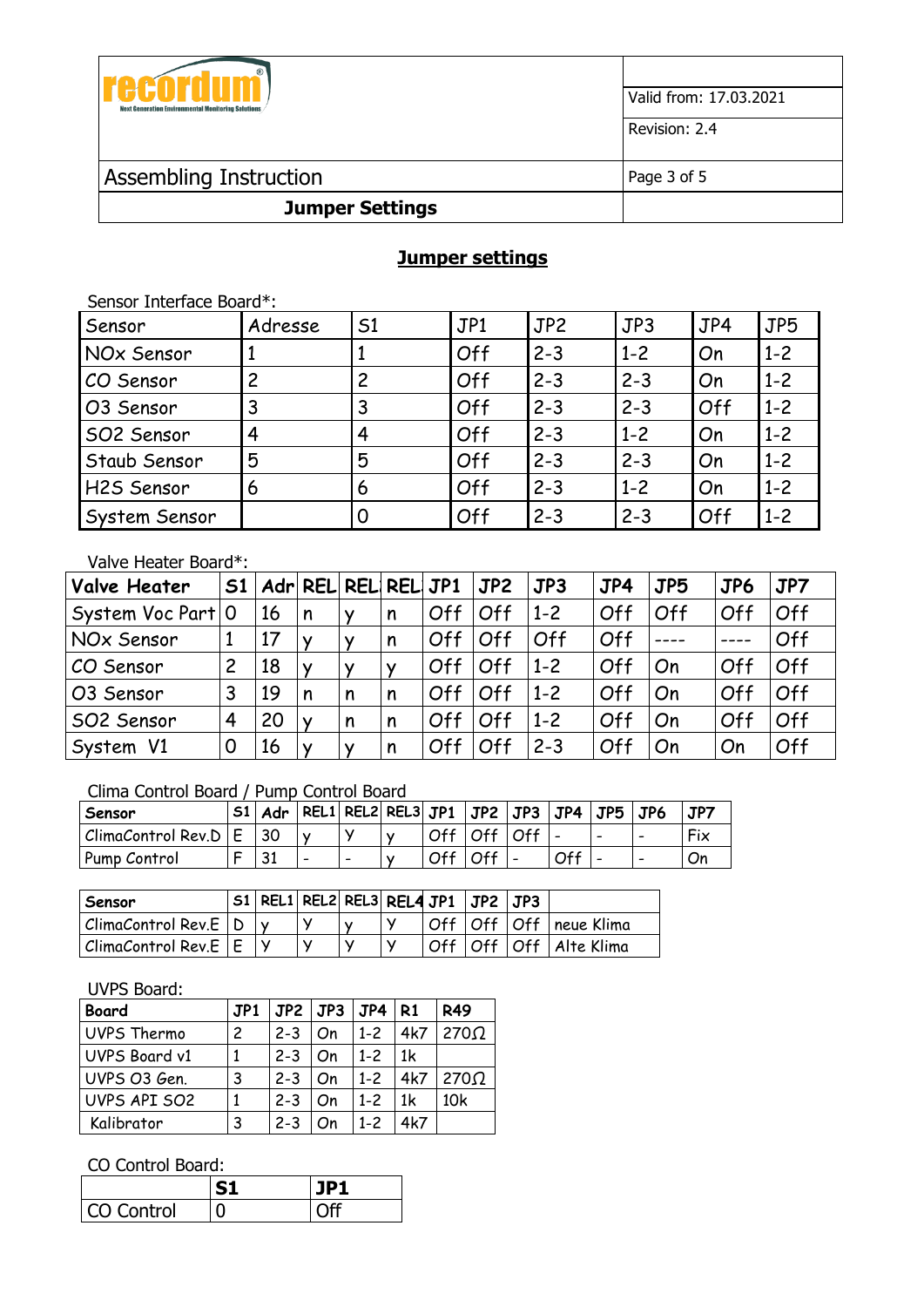

Sensor Interface2 Board\*:

| Sensor           | <b>Adresse</b> | S <sub>1</sub> | JP1 | JP4     | JP5           | JP6 |
|------------------|----------------|----------------|-----|---------|---------------|-----|
| NOX Sensor       |                |                | Off | $1 - 2$ | $1 - 7$       |     |
| <b>O3 Sensor</b> |                | ے              | Off |         |               |     |
| SO2 Sensor       |                |                | Off | $1 - 2$ | $\sim$ $\sim$ |     |

UVPreAmp Board:

|            | IP] |
|------------|-----|
| Thermo O3  |     |
| API O3     |     |
| Kalibrator |     |

Valve Heater3 Board \*:

| Valve Heater3 |                | $SI   REL1   REL2   REL3   REL4   JP1   JP2   JP3$ |   |              |   |            |            | JP4        | JP5     |  |
|---------------|----------------|----------------------------------------------------|---|--------------|---|------------|------------|------------|---------|--|
| SO2 Sensor    | 4              | n                                                  | ⅴ | $\checkmark$ | n | $Off 1-2$  | Off        | On         | $1 - 2$ |  |
| NOX Sensor    |                |                                                    |   |              | n | $Off 1-2 $ | <b>Off</b> | Off        | $ 2-3 $ |  |
| CO Sensor     | $\overline{c}$ |                                                    |   |              |   | $Off 2-3 $ | Off        | <b>Off</b> | $1-2$   |  |
| O3 Sensor     | 3              |                                                    |   |              |   | Offloff    | ON         | Off        | $1 - 2$ |  |
| Mini GC       | A              |                                                    |   |              |   | Offloff    | Off        | Off        | $2 - 3$ |  |
|               |                |                                                    |   |              |   |            |            |            |         |  |

Cali Control Boardn:

| Cali Control       | $SI$ JP1 | $JP2$ $JP3$ | JP4 | $JPS$ JP6 | JPT     | JP9 |
|--------------------|----------|-------------|-----|-----------|---------|-----|
| <b>Modul Mobil</b> |          |             |     | $1 - 2$   | $1 - 2$ | ON  |
| Modul 1            |          |             |     | $1 - 2$   |         | ON  |
| Modul 2            |          |             |     | $1 - 2$   |         | ON  |

Valve Heater2 Boardn:

| Valve Heater2     |   | $ S1 $ REL1 $ R$ EL2 $ R$ EL3 $ J$ P1 |  |  |
|-------------------|---|---------------------------------------|--|--|
| <b>NOX Sensor</b> |   |                                       |  |  |
| CO Sensor         | 2 |                                       |  |  |
| O3 Sensor         | 3 |                                       |  |  |
| SO2 Sensor        |   |                                       |  |  |
|                   |   |                                       |  |  |